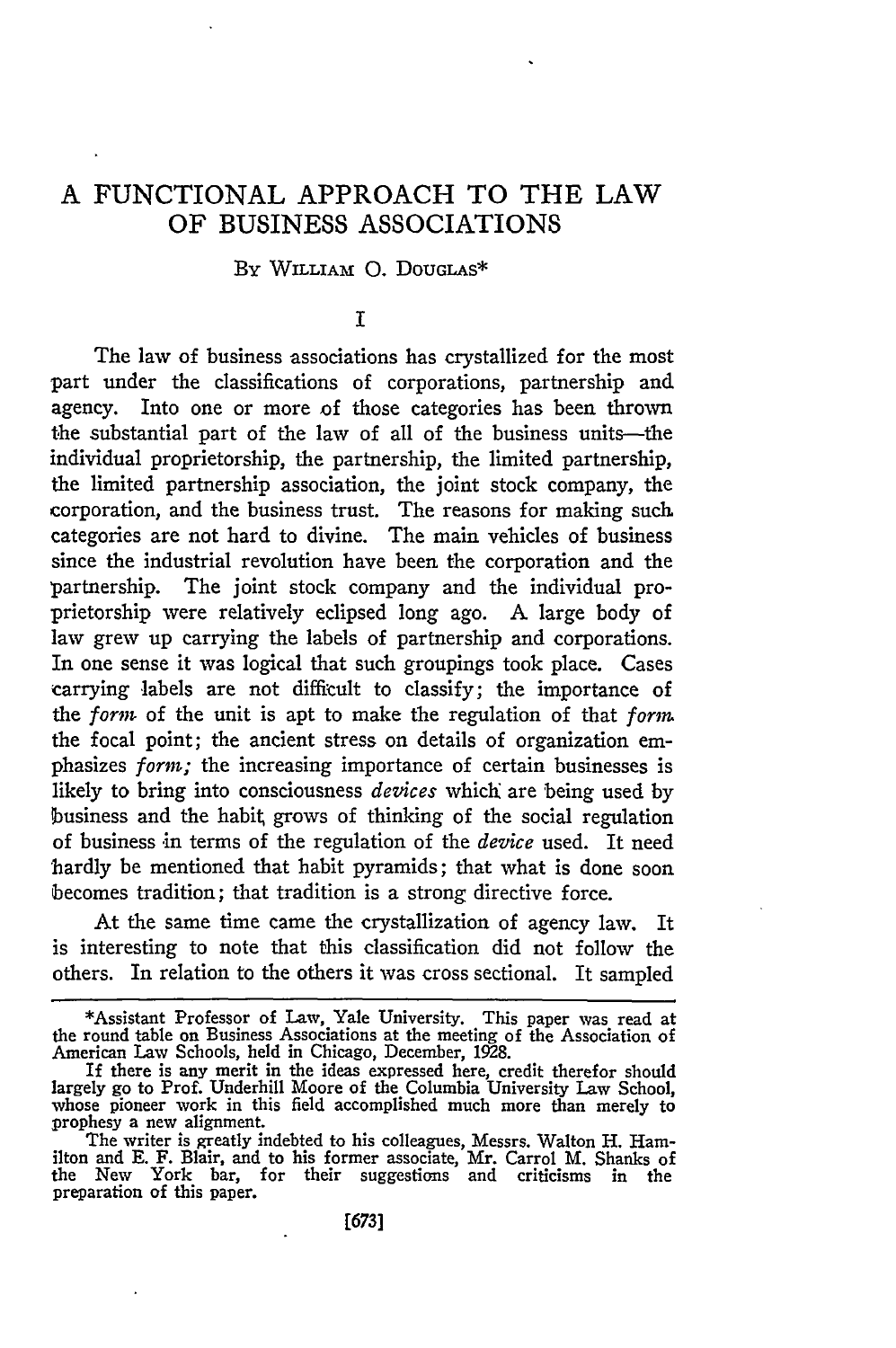a bit in each form of unit and in each type of business. The reasons for such divergent classification are well known. No matter what business unit was employed the person using it -found it convenient to- appoint some one else to perform some of the acts for him. The agent as the *tool* for expediting business became indispensable. Case law multiplied. The universal use and need raised the cross-sectional problem to the level of major importance. Whatever business the future lawyer would advise would employ agents. So out of the other fields agency was taken. Analagous relational problems were drawn from familial law and the agency field was fashioned. Likewise grew master and servant. Thus side by side grew four major fields of lawtwo based on *form* of organization; two on *tools* for expediting business. The latter only rarely reached higher in the management structure thaq the salesman and truck driver. No common chord running through other cross sections was emphasized. Comparable problems pertaining to those to whom wider discretion had been allocated—the executive officer, the managing partner, the director-were omitted for the most part. The reasons for the omission were at best arbitrary. But this divergence in agency and in master and servant, though arbitrary, was a step towards a synthesis that looked more to substance than to form.

Such evolution, however, is not nearly so significant and interesting as are its effects. The focal point of study being the *form* of business unit it was not difficult to predict the emphasis of classroom discussion, lawyers' argument and courts' opinions. The kind of organization, its nature, its quality, its limitations, were analyzed. The analysis took the form of rules; the rules became the theology. The analysis, the rules, the theology emphasized the business unit. It was this. It was not that. It could do this. It could not do that. It was different from this but similar to that. It-and its qualities and its characteristicswere the keystone of the law of business associations. The habit of thought crystallized. The theology obscured thinking. It instituted an endless process of refinement. It continued **by** its own momentum. The theology complete in itself left no room for growth. Postulates became firmly fixed. The flexibility required for adaptation to an ever-changing economic order was lacking. Creation of new postulates in the light of new facts became increasingly difficult. A theology not fashioned in concepts which earmarked it a§ part of a specific economic and social order soon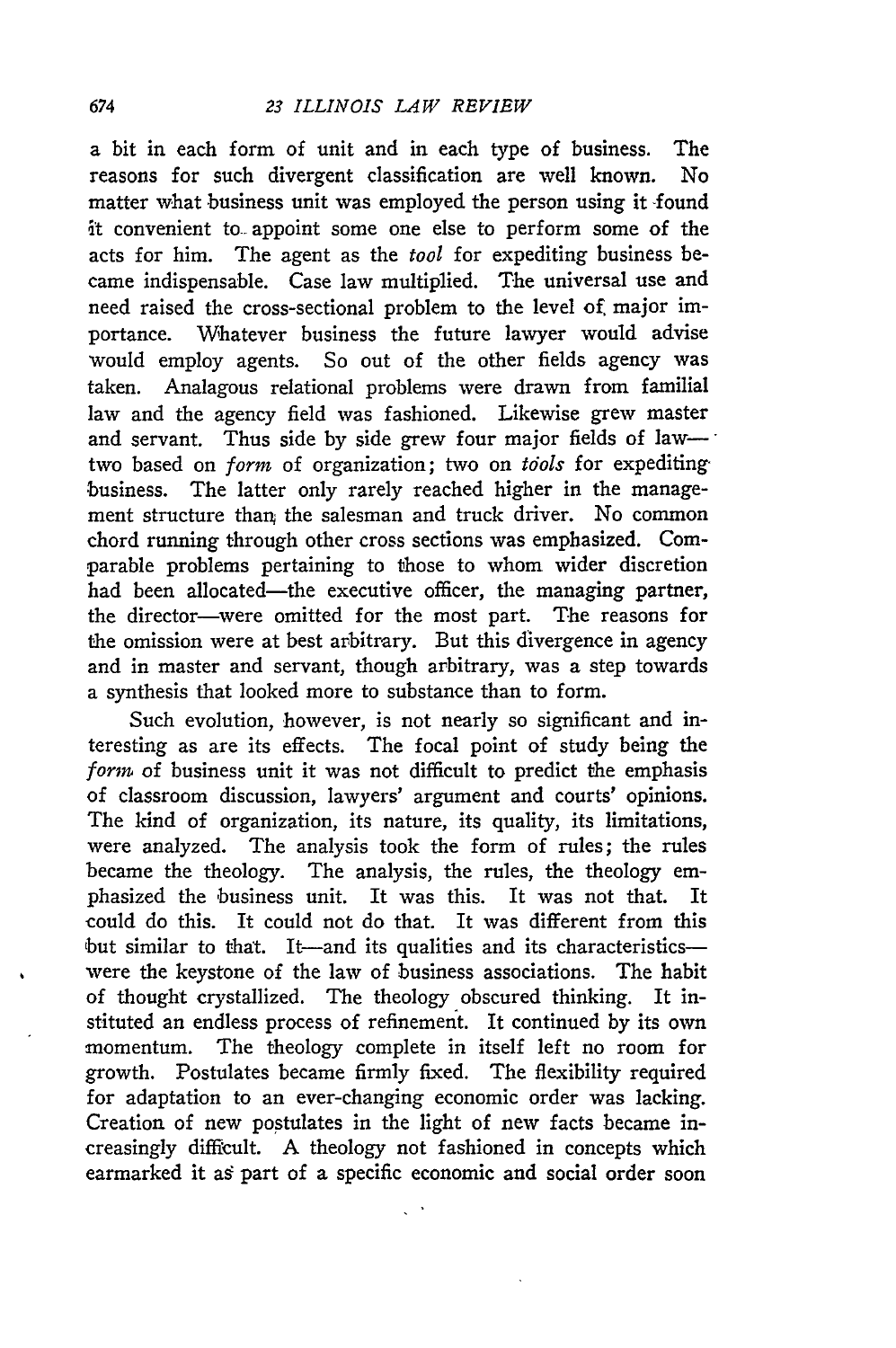knew no industrial society for its forbears and readily adjusted itself to no economic and social order as its inheritance. The consequence was that the unit instead of being visualized as a device adjustable to a changing order and as a vehicle for the accomplishment of certain specific business functions was apt to be pictured as static. What the functions were was obscured. What vital processes were involved was concealed.

Defects were soon apparent. The phenomena of a changing order emphasized the deficiencies. A new articulation was in demand. It was undertaken. The analysis was directed to the basic factors at issue. The economic and social forces at play were examined. The emphasis began to shift from the *vehicle* employed to the *function* performed; from the form of unit to empirical facts; from a static theology to postulates stated in terms of human behavior. This is legal history. Legal literature abounds in examples.' Today it is more common to find class discussion, briefs and opinions flavored with such analyses. Those are the dynamics of law.

One has to read, however, but a small fraction of the representative literature in the field to realize what short progress has been made. The analysis has been so conceptualized that the attention is too frequently focused on the device used rather than on the function which the device is intended to perform. Though courts and lawyers and students have come closer than ever during the last twenty-five years to an analytical consideration of the social and economic forces working in and through the guise of legal concepts and labels the continued use of the old categories and classifications tends to confuse thought. The labels deter clear thinking because of the tendency to misplaced emphasis. So long as the quest is for the economic and social forces involved in the cases it would seem that a set of categories which would focus attention on such forces would be more desirable. That would lead rather to a consideration of the phenomena observed in the organization and operation of a business than of the mere form itself of business. That would result in observations of the things men attempt'to do and are found doing when engaging in business. That would lead to the emphasis being placed on the end sought. That would translate present

675

*<sup>1.</sup> Cook* "Scientific Method and the Law" (1927) **13** Amer. Bar Assn. Jour. 303, is perhaps the best expression of the approach indicated above. The present discussion is an application of the general theme to a narrow seg-ment of legal and non-legal material.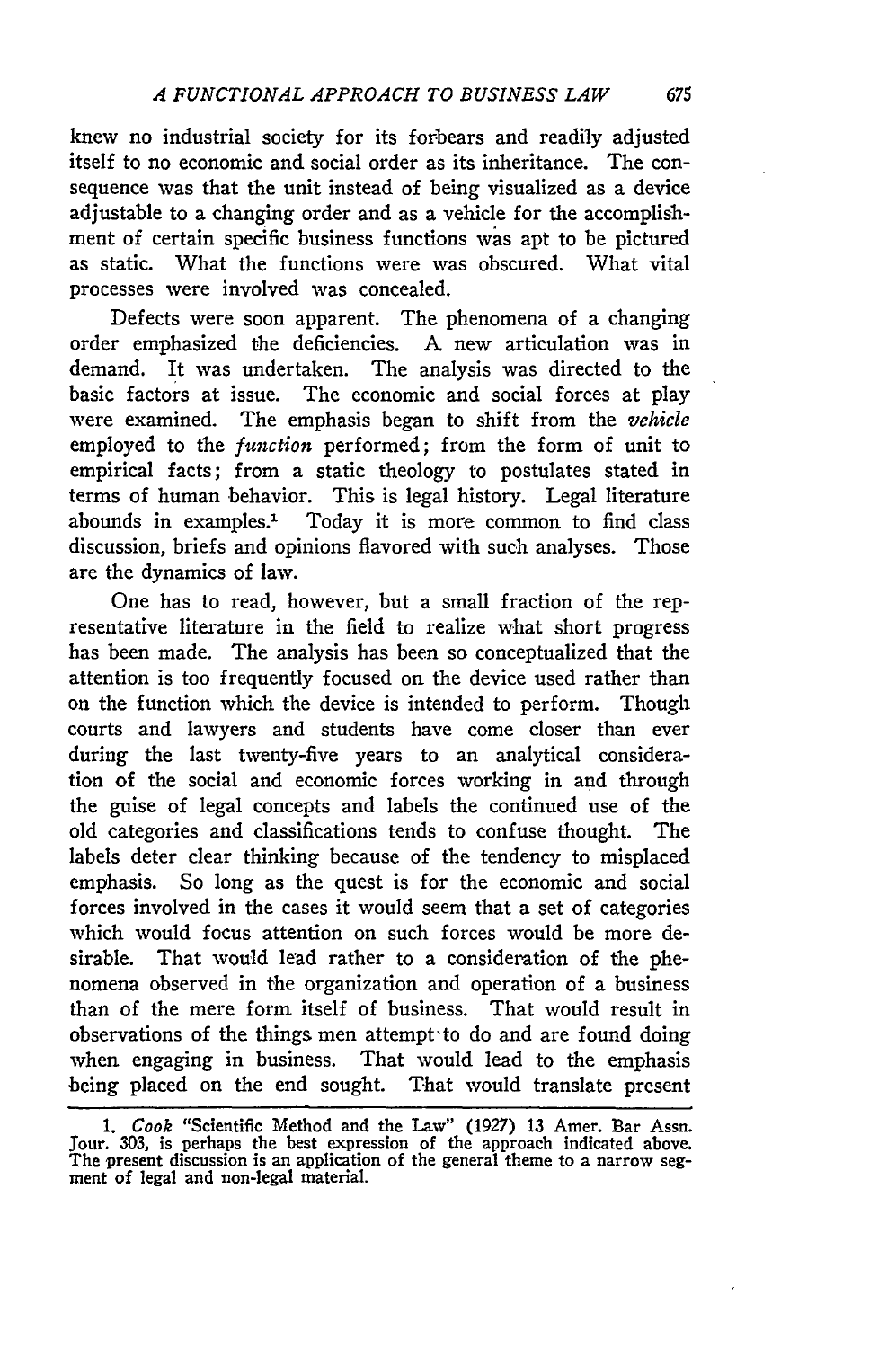### *23 ILLINOIS LAW REVIEW*

institutionalized patterns of agency, partnership, corporations, etc., into patterns portraying the functions which the phenomena of modern business reveal. That would shift the emphasis from forms of business units to the uses to which the units are put. That would discard at one sweep the theological refinements of the concepts. Instead of having his mind cluttered up with many analytical distinctions (oftimes metaphysical) the student would start with considerations more fundamental. The process would be concerned almost solely with the incidents of economic, social, and business problems; with a consideration of the social controls over such economic, social, and business forces; with the results of such controls. Around such incidents would the legal and non-legal material be grouped. To such controls would the focal points shift. With a measurement of such results would the process be concerned.

Several such approaches are possible. The following is merely one that has been tried and sampled in part and has produced amazing results. It focuses on three basic processes concerned with the organization of business. It centers on those three functions as functions common to all business. The treatment is concerned with the methods by which these functions are performed. Such performance being effectuated by the instrumentality of the various business units the treatment is vitally concerned with the law of such units. The legal material realigns itself with non-legal material under three headings.

II

The assembly of resources is the first. The process of assembling goods and funds is common to each form of unit. The devices and mechanisms for effecting the assembly vary. The variation exists not only in respect to the type of business unit employed but the type of business undertaken. Yet common to all business is the process of assembling capital, initially or at a time when the business needs more capital for expansion, or new capital for resuscitation, or additional capital for operation. It is unknown to none. It is common to all. This process is seen to have two main phases-**(1)** long-term financing; and (2) short-term financing. Both deal with the devices and mechanisms for assembling funds and goods. The legal and non-legal material reveal the following processes. Long term funds are in part raised by the various kinds of bonds and the ever-increasing types of stock, and in part by partners'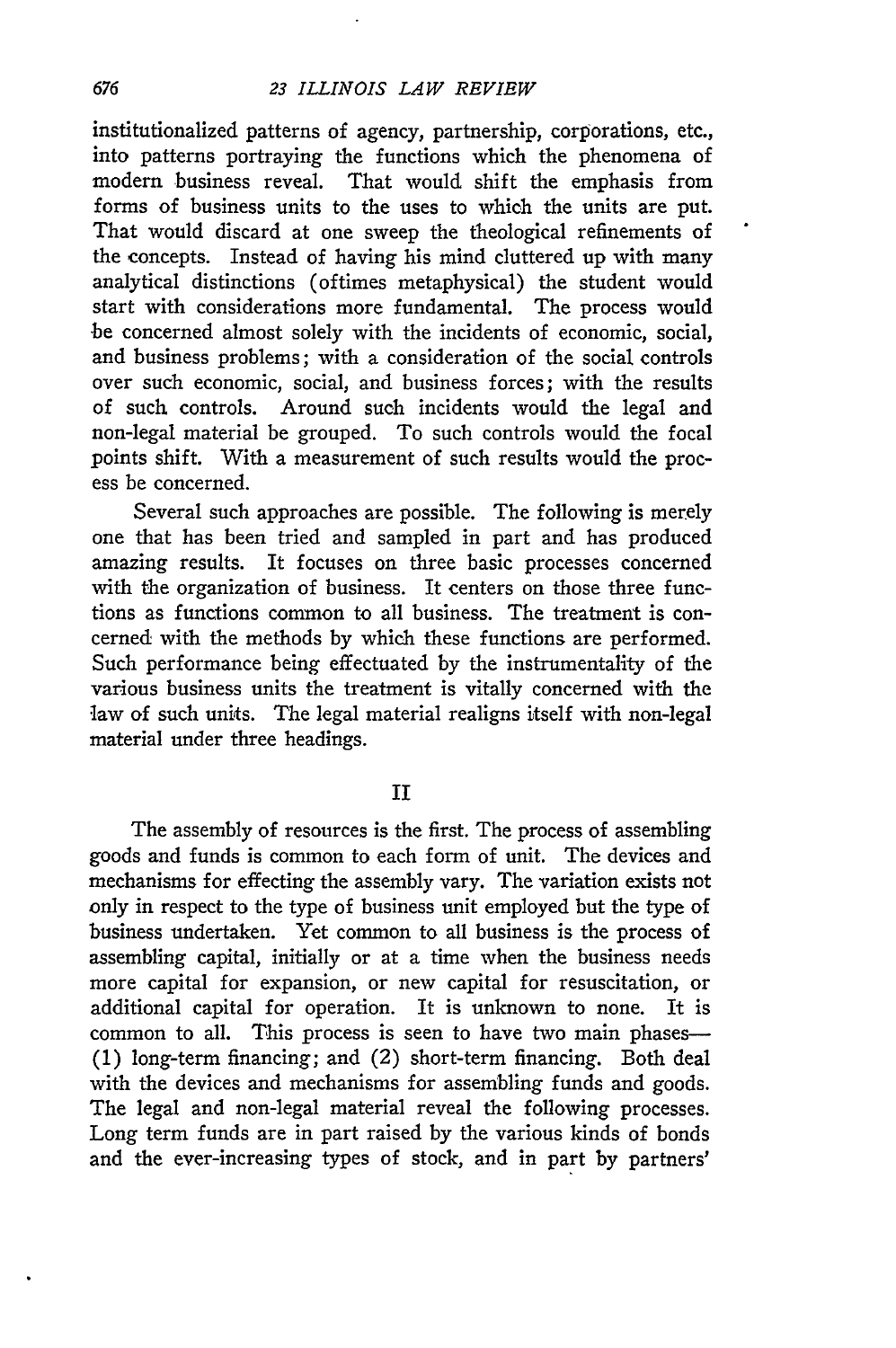capital contributions. If the financing is public the mechanisms through which the stocks and bonds are marketed are the promotors, the brokers, the syndicate and the stock market. In absence of public financing there is the direct contact between the person needing the money and the supply. The other phase of long-term financing is the acquisition of goods. Goods are assembled for such purpose by the use of the lease, the merger, the consolidation and the subsidiary corporation, in addition to the use of corporate stocks and capital contributions of partners. Here we are observing related human behavior directed towards one end. The devices for effecting the result vary from business to business and from business cycle to business cycle. But whichever device is being used, an objective study of the business phenomena would reveal one phase of the function of assembly of capital being performedlong-term financing.

The other phase of the assembly of resources is short-term financing. Short-term funds are assembled largely by the promissory note and mortgage. The common mechanism is the commercial bank. Goods are assembled by the use of the many types of security devices known to modern business. When they are used, how they are used and their limitations are relevant inquiries. The variables from business to business are great. But the common process justifies drawing the various devices together for a unified treatment.

For practical purposes long-term financing might be treated separately from short-term financing. But again, since they are related functionally, a correlated treatment might seem preferable. There would thus be thrown together for study all of those devices and mechanisms which are performing the same function-the assembly of resources. The focal point of analysis and study being this function the emphasis would turn to (1) what are the socially sanctioned ways in which this activity can be conducted? and (2) what social regulations of such activity are necessary in order to protect the investor, to safeguard those with whom the business will come into contact and to make the undertaking of business not too burdensome? Such emphasis would result in the treatment of functionally related problems together. It would take business phenomena as it found them and translate them into social' regulatory rules and social regulatory rules into them. Isolated, separate treatment of various phases of such process with consequent emphasis on labels and concepts would disappear.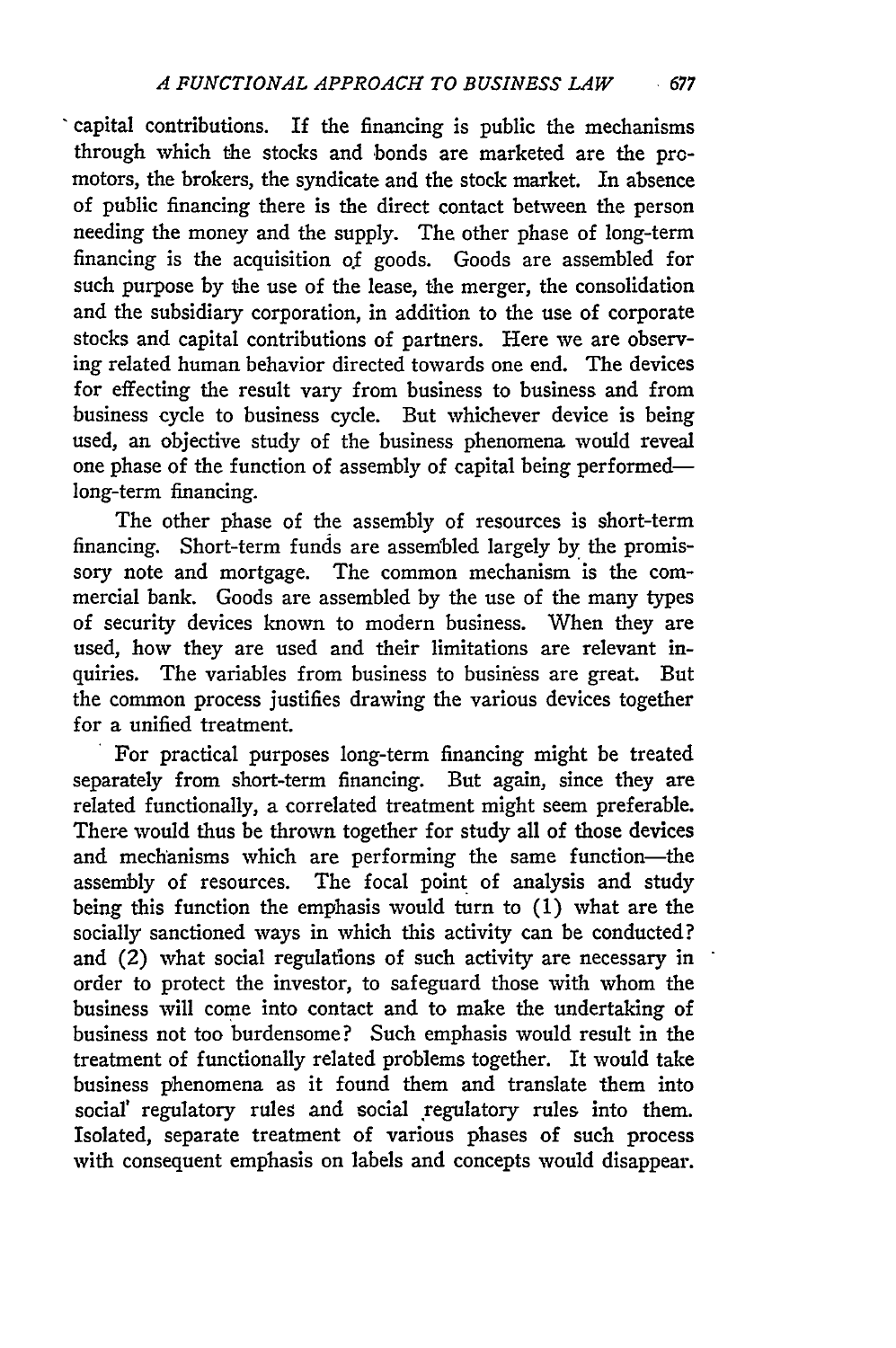With such disappearance would appear a new vitality. Case law and business practice would be inseparably intermingled.

#### $\Pi$

The "control" or "direction" of the business enterprise is the second. This group of material embraces the various mechanisms involved in the performance of the function of allocation of "control." Stated as baldly as that, an element of vagueness enters. "Control" is an all inclusive term. It means so much it means nothing. It has neither length nor breadth as do goods. It cannot be handled as can funds. It is indefinite. It lacks specific quantity and quality. But an analysis of the fact situation is reassuring.

The X Company is a corporation. Who "controls" it? The owners? Who owns it? That person who has legal title? It is absurd, when the various incidents of ownership are considered. If "control" or "direction" be taken to mean the legal and nonlegal devices for forcing certain members of the group to act in certain ways and for effecting certain policies, it will be at once observed that practically no business unit today exists in which the phenomenon of allocation of "control" among labor, creditors, employees, investors and the state is not present. The right to determine prices may be impaired by the state. The complete "control" of all regulations of working conditions, working hours and working wages is denied on the one hand by employees, on the other by the state. And such denials influence conduct. Part of the discretion which a single entrepreneur has appears in the lower stratum of employees and a part in the upper stratum. Practically none of the discretion is in the investors. The "control" of the stockholders-the so-called entrepreneurs-is residual. It is a truism that though there is a legal check the factor of absentee ownership has denied it factual strength. Where it has gone is difficult to generalize. Perhaps one man on the board of directors actually formulates the policies; perhaps the executive committee; perhaps a strong financial interest not on the board; perhaps employees; perhaps creditors. Who runs the business is difficult to answer. Where is the actual management is difficult to indicate with an arrow. Titular management can be identified. But actual "control" is more ephemeral. Such being the business phenomena it would be more realistic to correlate the study of the law to the facts. In the long run of business cases the "control" (as defined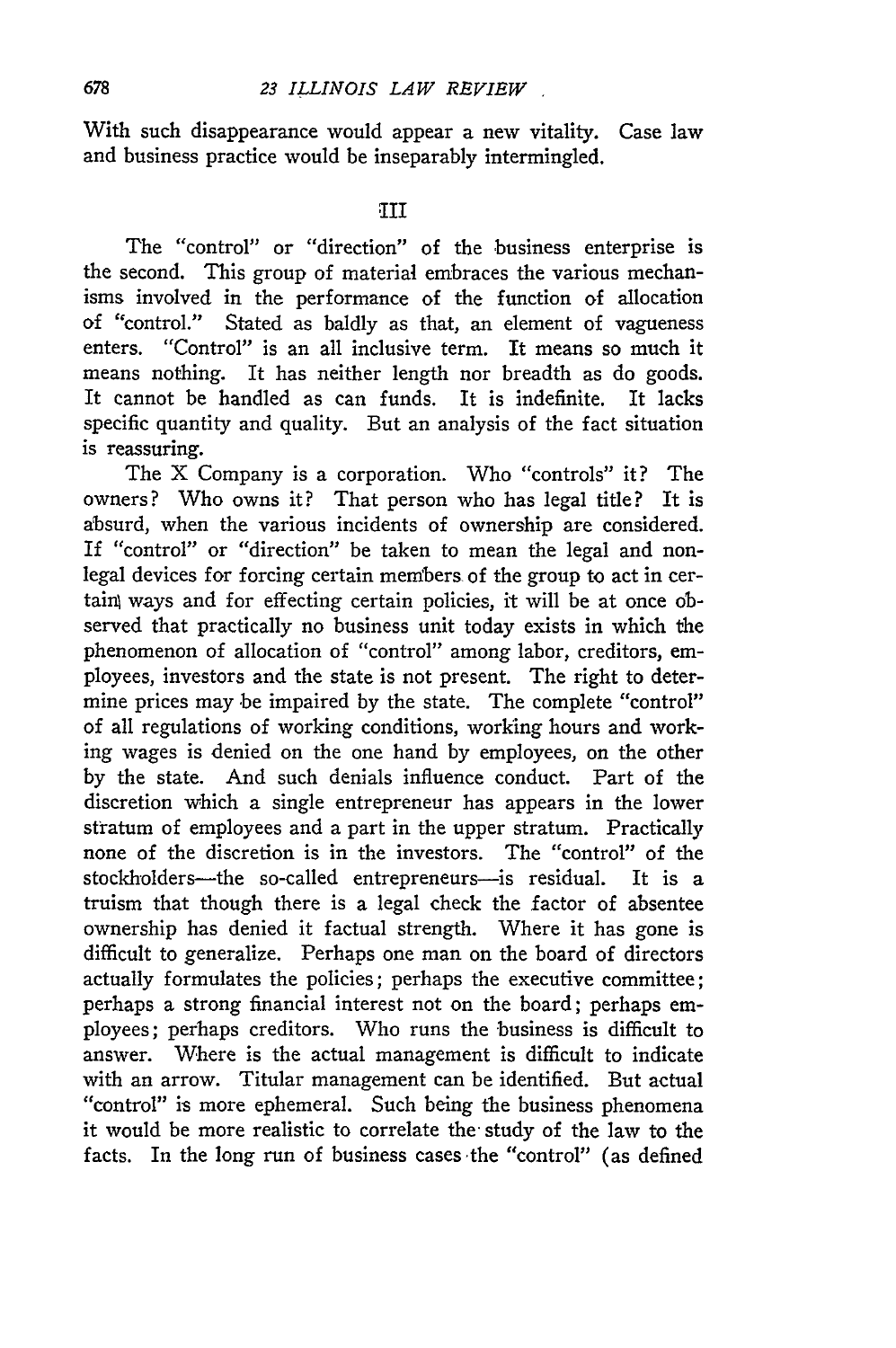above) appears allocated among all members of the business group. The allocation takes place whatever the type of business, whatever the type of business unit. Such being the facts the study of the law growing out of such allocation process takes on greater vitality and more dynamics if it is visualized as a part of the allocation process and if it is observed as a strong social force stepping in at times to re-allocate "control" which has been allocated in such a way as to put a premium on mismanagement and fraud, or which results in a non-social operation of the business. The checks on discretion which the law sustains; the rights to withdraw powers allocated; the right to exercise powers bestowed; the right to assert powers assigned or waived; the right to resume the exercise of powers on certain contingencies; the right to deny to some the exercise of powers because of the injuries to others; the positions of labor, of creditors and investors in respect to the acquisition of or retention of a voice in policy formulation-all these tie up with and become an integral part of formulating and executing business policies, of supervising the formulation and execution of business policies-in short, of managing and carrying on a business. They constitute administration of a business. They represent the complexities resulting from the evolution of business under modern industrial society. They add meaning and flavor to the concept of "control." They create a concept out of the business phenomena observed. The concept is defined in terms of human behavior. The resulting emphasis shifts, however, from static rules to such dynamic behavior.

IV

The absorption of losses is the third. The material deals with the mechanisms involved in the performance of the function of allocation of losses. If the X Company is considered as a group composed of all employees, all creditors, all investors and the state, it will be at once observed that each such member of the group normally has an economic interest at stake in the business. One person sold coal, the other steel; one contributed labor, another professional skill; one contributed property, another money. All of these contributions make possible the operation of the industrial unit. In a sense more realistic than fictional each is a member of the economic unit. To what claims is the contribution or interest of each subjected? The classical entrepreneur by well known rules has subjected his original \$10,000 to a series of well

679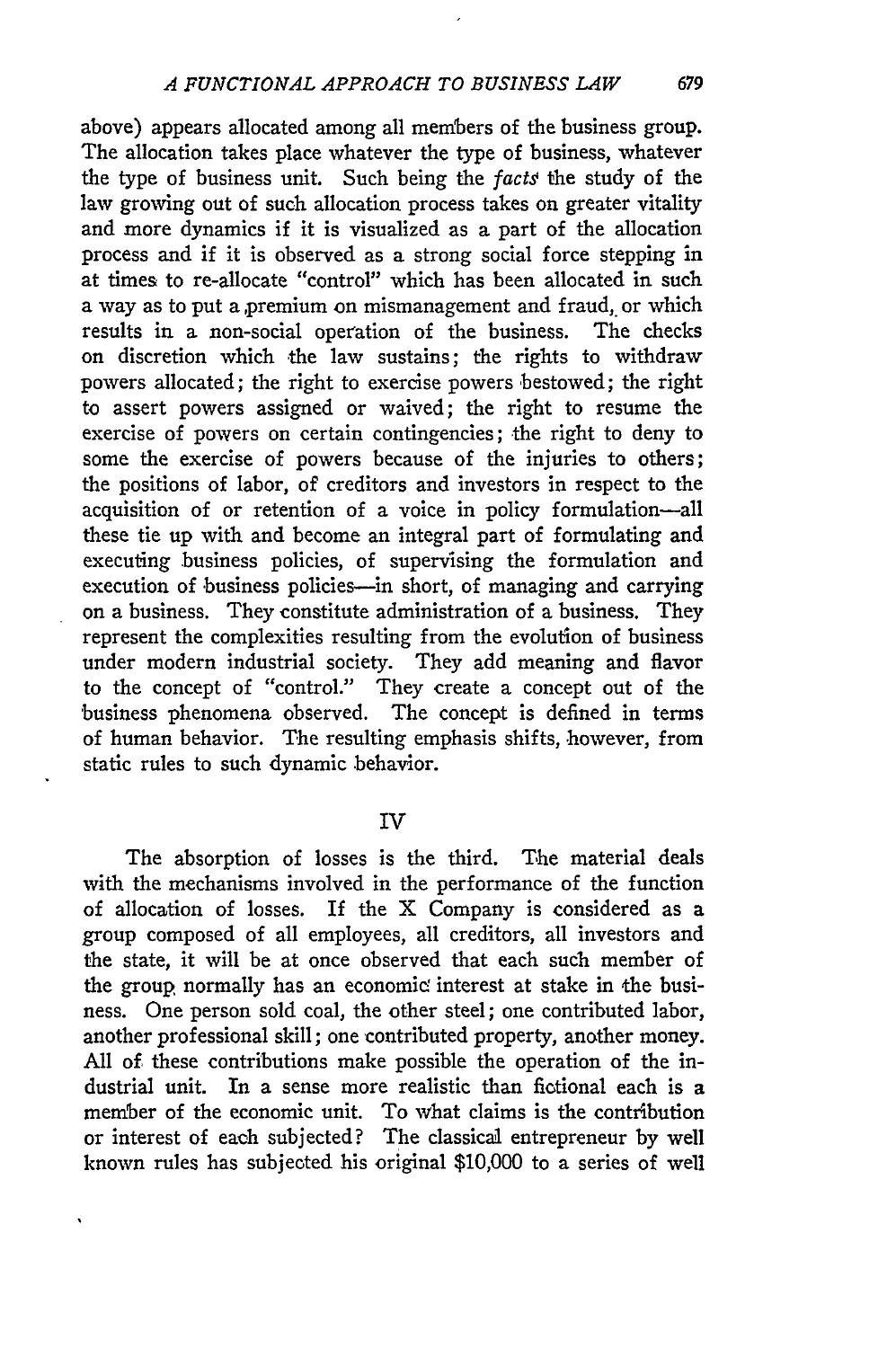known claims. Nor are the claims necessarily restricted to the \$10,000. Theoretically there may be no restriction. A limitation may be attempted through various devices. Whether the limitation is effective is frequently put in issue. The insulation of limited liability is often attempted to be broken down. That focuses the question, should the particular items of loss be allocated to the socalled entrepreneur?

Concurrently with such problems is the question, should the same allocation be made to those who are different from the classical entrepreneurs in that they share only in profits, or only in control? These problems are raised graphically either when the business is a going concern, is being liquidated or is being reorganized. It appears most dramatically when there is not enough in the common fund to pay every one who has a claim. It appears as realistically, however, on solvent dissolution when the *form* of the investors' repayment may vitally effect its value. The fact that the parties to the controversy are members of the same class does not change the essential characteristic of the controversy.

None of these problems is really inseparable from the larger problem-as between each class of claimants and each other class of claimants how should the loss be allocated? Secured as against unsecured trade creditors, labor as against trade creditors, labor as against the state, labor as against the investors, trade creditors as against the state-and so on. Who shall suffer most; who least? The man giving his labor, the seller his coal, the stockholder his property, the bondholder his funds, have each contributed to the operation of the industrial unit. Such contribution takes place whatever the business, Whatever the unit. To what extent can each get out the value of that which he contributes? These are problems in allocation of loss. As such they should be treated together. To hide them under the guise of what is a partnership or what is a corporation is to fail to focus on the social regulatory function which the judicial process is performing through these various legal devices. The failure to focus on that function again changes the emphasis from substance to form. The effect is to lose sight of the under currents of case law which are giving mobility and direction to the judicial process. Attention to the function being performed will obviate this. Rules of law will be studied not as ends in themselves but as a part of the allocation process. They will be observed to re-allocate incidents of loss which had been allocated **by** the parties. They will be seen to be factors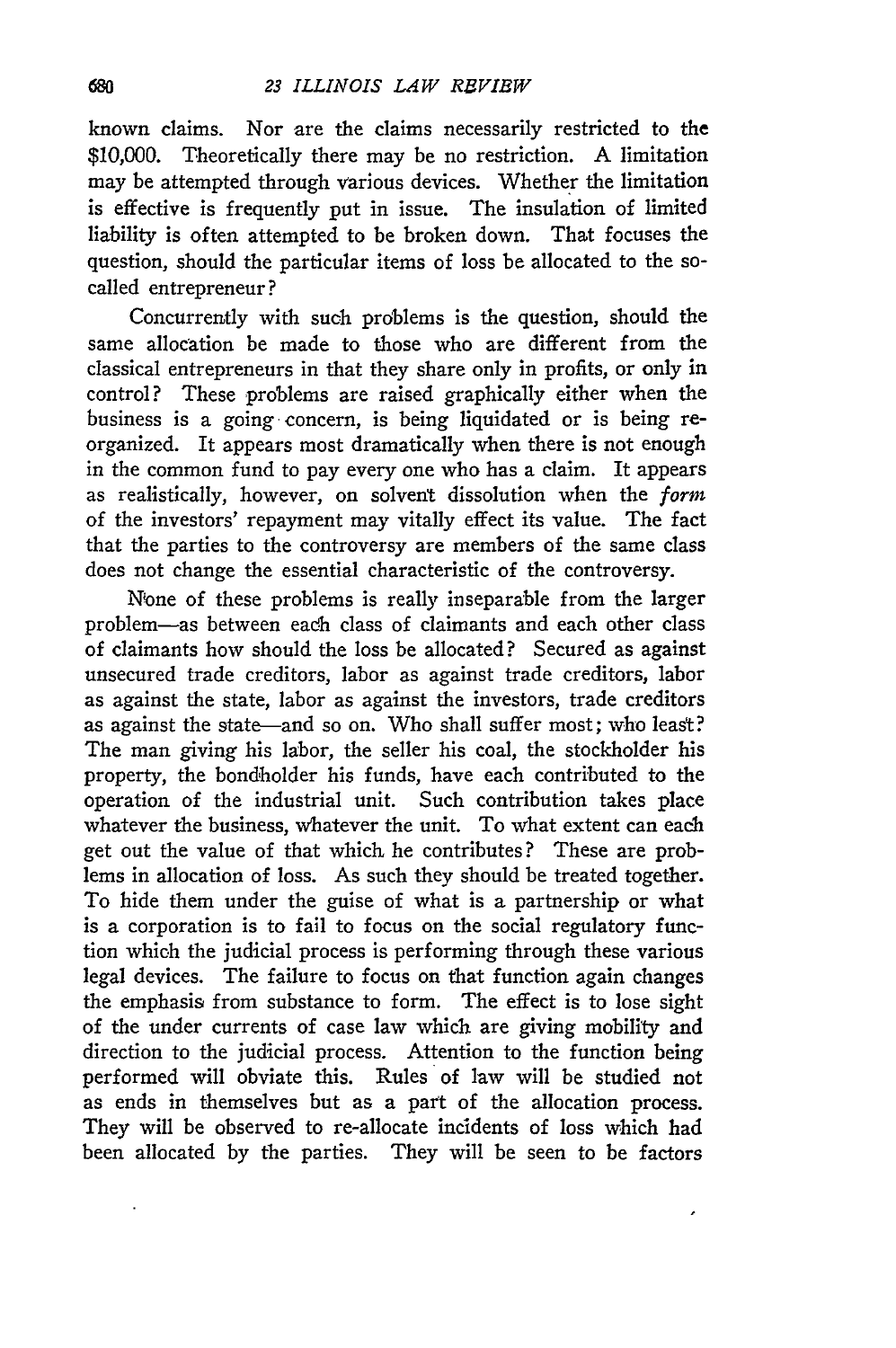bearing on the risks to which the joint adventure must be subjected and must be taken into consideration in any appraisal of those risks. They will be observed to create new items affecting the costs of doing business. They will be seen to realign claims in the order of their seniorities and to define the seniorities. Such will follow from the new alignment of legal and non-legal material. Such will be the result of changing the emphasis from a static system to a functional approach.

V

With such functional approach there is room for growth. Flexibility necessary for adaptation to a changing order is present. Though new postulates are created, they are fashioned so entirely out of the phenomena with which they deal that they are not so apt to persist when new phenomena replace them. The plasticity required of any social science is at hand. The organization attracts non-legal material rather than repels it. Correlation to such material is almost necessary. The correlation having been effected, a dynamic treatment has been realized.

The organization of material under these new headings is not without difficulty. Under this approach business is pictured largely as a series of acts involved in the performance of one of the three functions just discussed. One isolated act may have only one incident. Frequently, however, it has several incidents. The banker will agree to the financing if he can be assured that certain policies will be effected. Control over the formulation of policies is effectively secured to him by the voting trust or non-voting stock. Allocation of control as the consideration for the assembly of funds! Management and finance! But there appears to be no disadvantage in treating one fact set up from two different angles. And it is not an unusual phenomenon to have one device performing two functions or several devices one function. Though such overlapping causes some difficulty, on the whole the demarcation is sufficiently clear to permit either a single or double grouping.

Specific arrangement of materials within the several groups is not deemed so important. Any number of possibilities exist. Whether the right to remove an employee should be treated alongside of the right to remove a director is unimportant. Whether a part of that material treated commonly under labor law should be drawn in is immaterial. Different minds will react in different ways on many matters of arrangement. There is no rule for

681